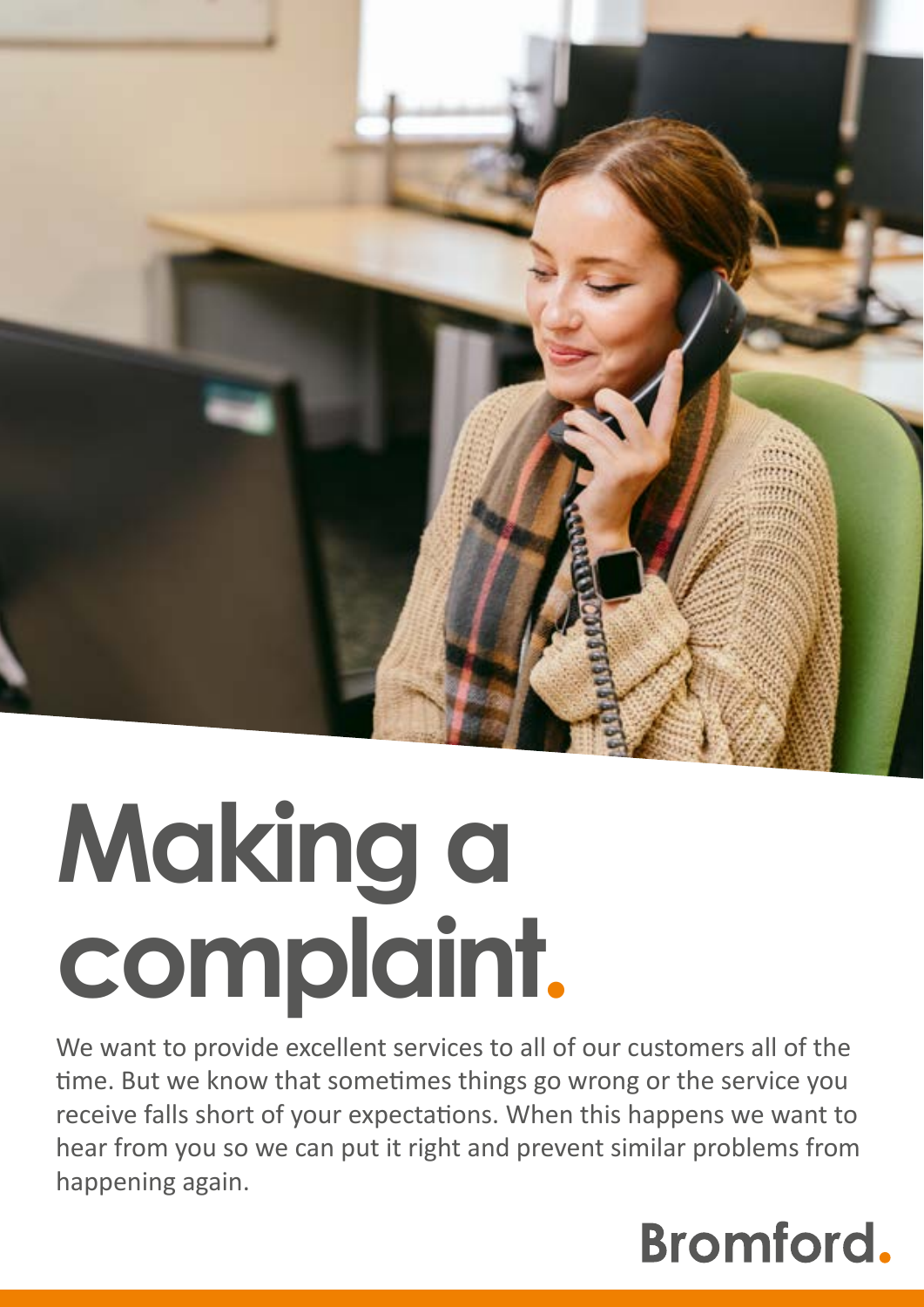### **How to make a complaint.**

- **Call us on** 0330 1234 034
- **Write to us at:** Bromford, 1 Venture Court, Broadlands, Wolverhampton Business Park, Wolverhampton, WV10 6TB
- **•** Speak to your **neighbourhood coach**
- **• Fill in the form on our website:** www.bromford.co.uk
- Contact us on **Twitter** or **Facebook**
- At any stage of your complaint you can contact the **Housing Ombudsman** to ask for their support in making your complaint.

#### **What happens after we've received your complaint?**

Most complaints will be handled by our complaints process, but there are times when we will use another process, for example if your complaint relates to another customer's behaviour we will investigate this through our anti-social behaviour process.

For all other complaints, we will respond to all of the points of your complaint within 10 working days. In some cases, if the complaint is complex, we may contact you to discuss an extension to these timescales to allow us to fully investigate the matter.

When we respond we will let you know the outcome of your complaint and set out any actions we are going to take to put the matter right and when we intend to do this by.

#### **What can you do if you're unsatisfied with our response?**

If you are not satisfied with the outcome of the stage 1 investigation, or if the actions have not been completed, you can escalate your complaint to stage 2.

After receiving your request to escalate your complaint we will review our previous response to you to ensure there are no outstanding or unresolved issues. We may also contact you to ask for further evidence to help support your complaint and allow us to investigate it further.

We will appoint a senior manager to review your complaint along with a customer from one of our Locality Influence Networks. They will complete their investigation within 20 working days and write to you to let you know the outcome.